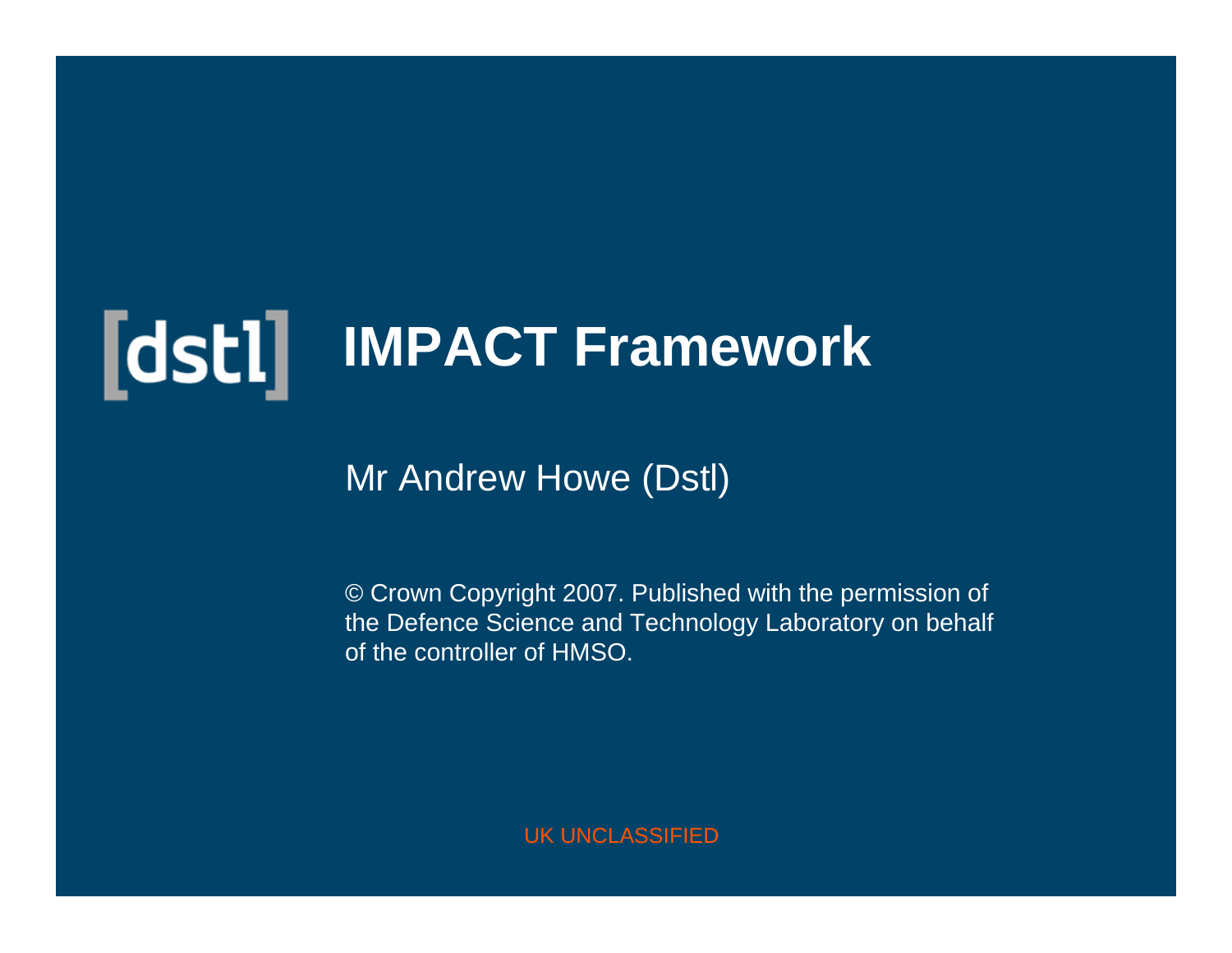### **Programme Overview**

Work programme initiated September 2006.

"To use the modelling capabilities developed by Dstl as a testing environment for the purposes of identifying best of breed techniques and to allow the exploration of architectural and Service Oriented Architecture (SOA) requirements and limitations that are likely to be encountered by the US Programs of Record (JEM, JOEF and JWARN), including an exploration of distributing the computational burden associated with running simulations, evaluating potential gains and proposing how they could be implemented into the software architectures of the Programs of Record."



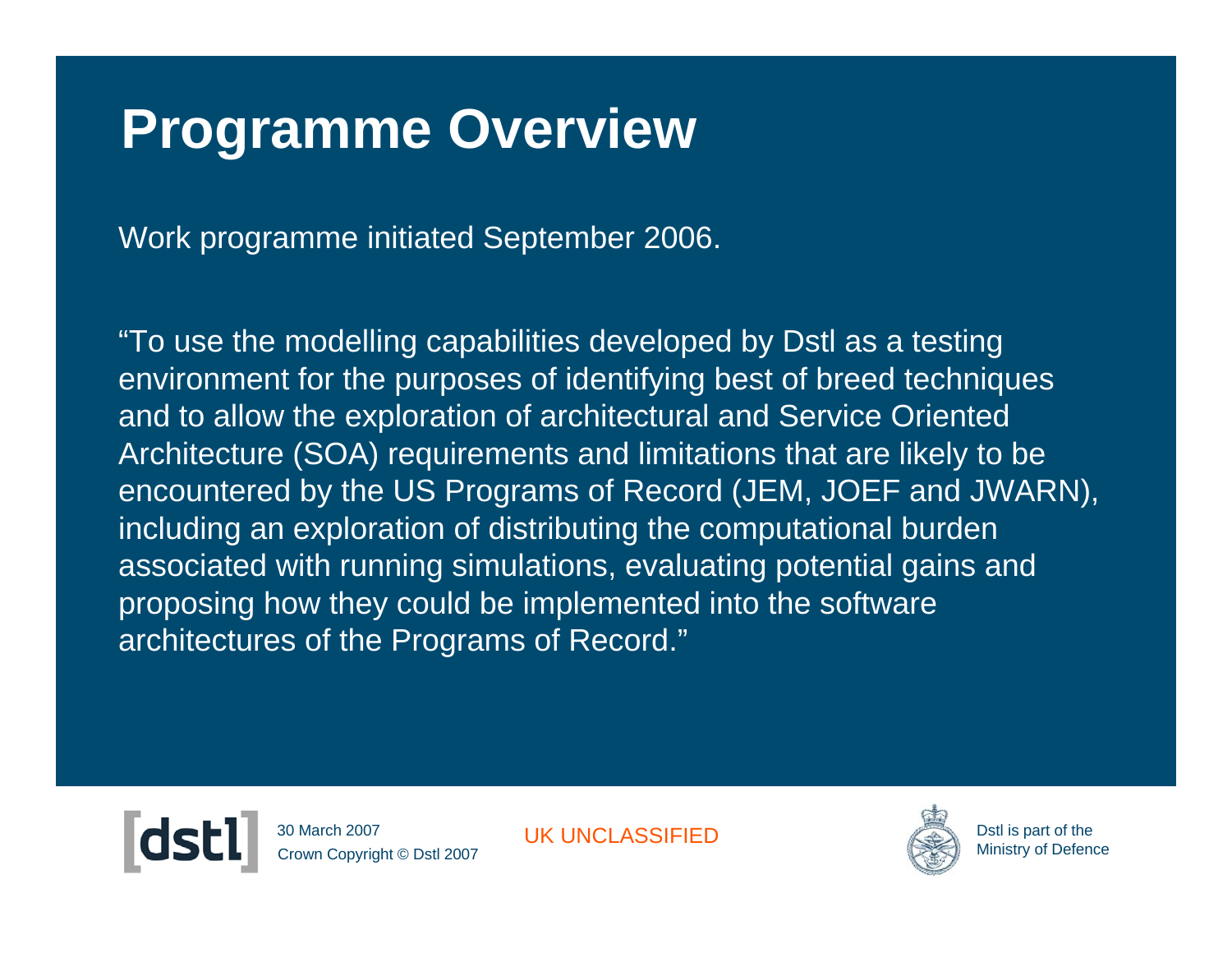### **Programme Background**

- A strategy for data interoperability between the Programs of Record is already in place:
	- DoD Net-Centric Data Strategy.
- Mechanisms of achieving the goals of the strategy are under development:
	- JPM-IS CBRN Data Model.
	- JPM-IS CBRN XML Schema.
- The respective architectures of the Programs of Record are well defined.



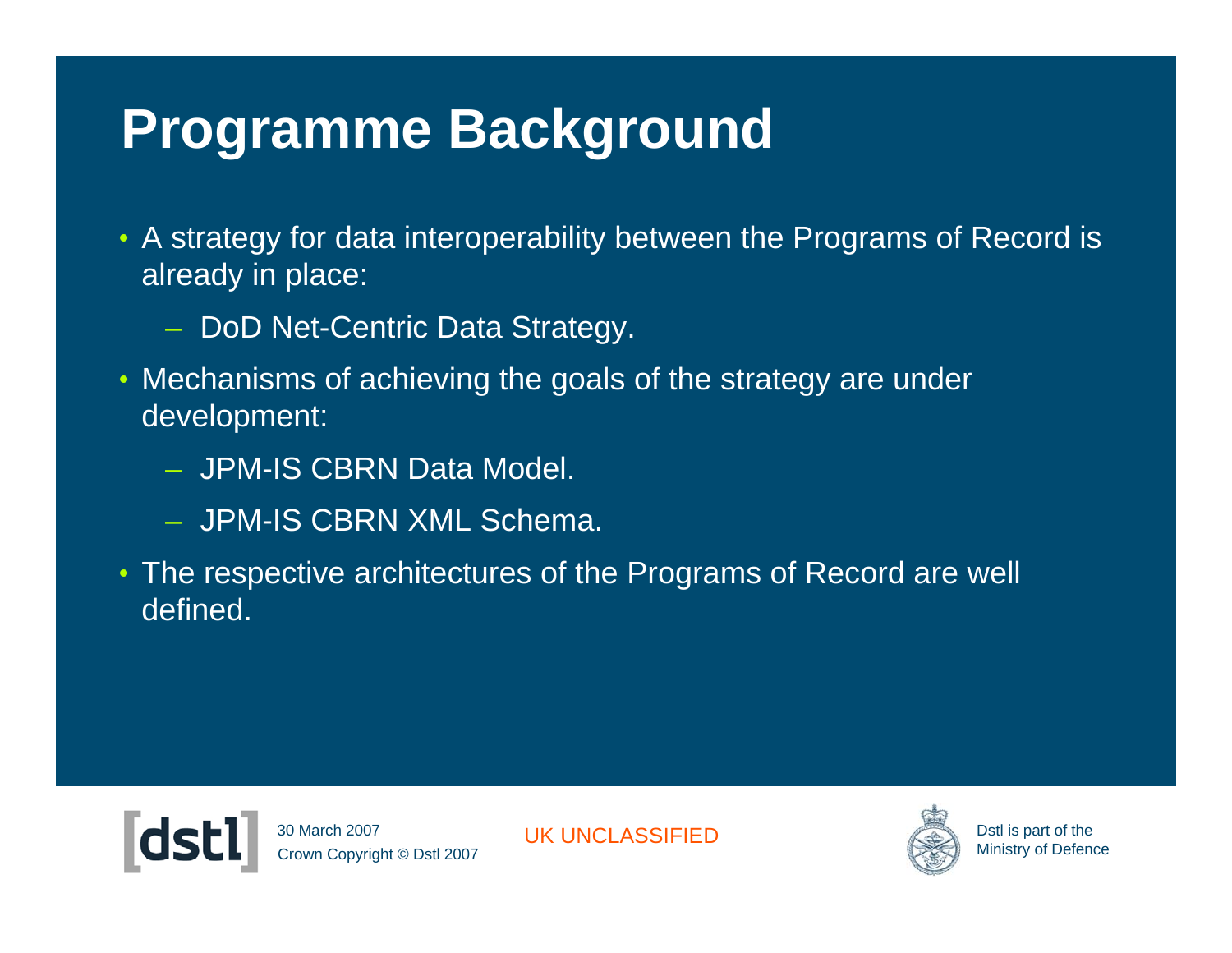



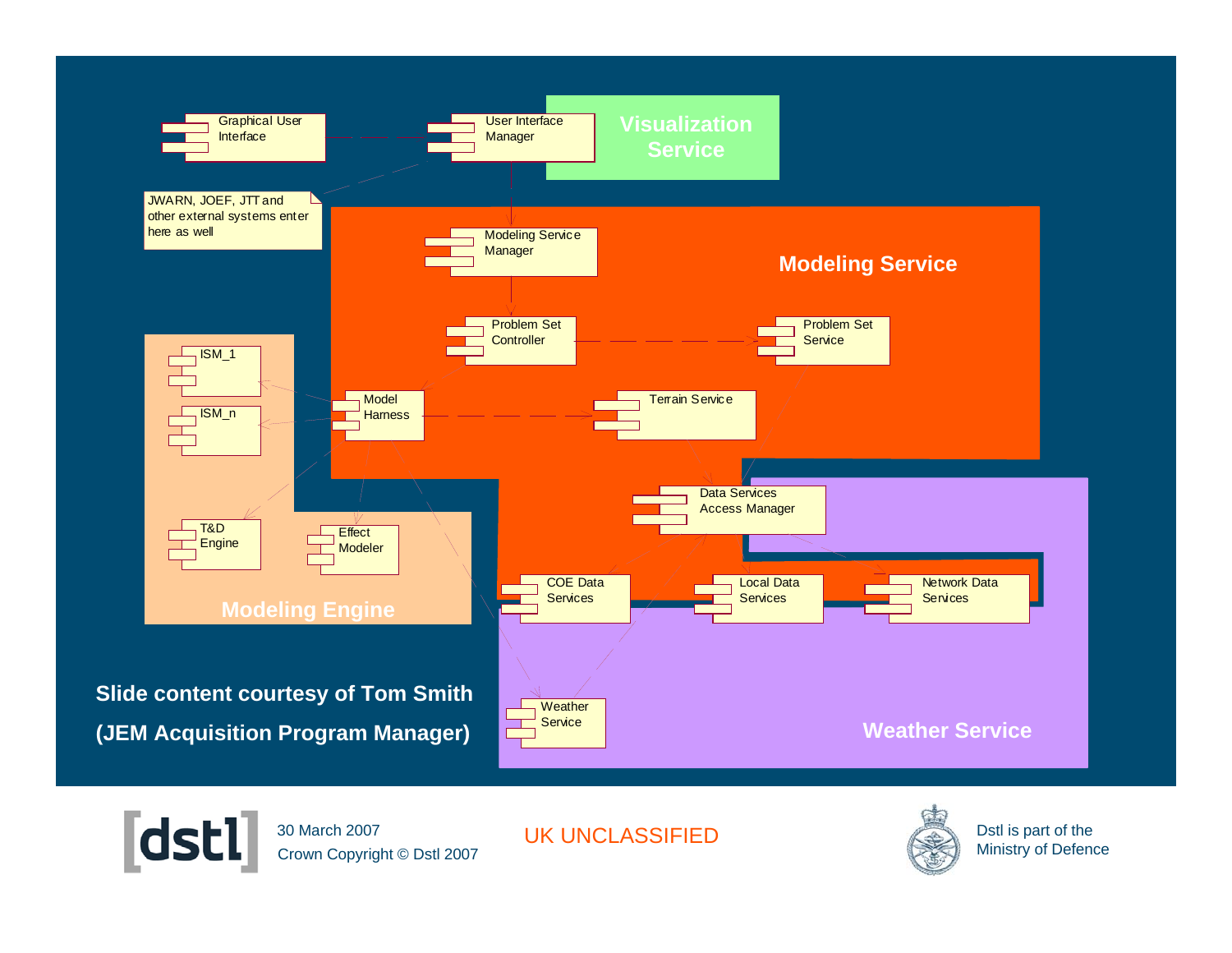# **Focus & Challenge Overview**

- "Inside" the Modelling Engine (JEM)
	- Dispersion calculations are computationally demanding:
		- Meteorological conditions.
		- Complex terrain interactions.
		- Building interactions (urban environment).
		- Large domains (e.g. biological release).
	- Hardware resources are limited:
		- Limited processing power.
		- Limited communications bandwidth.
- Are there therefore any advantages / disadvantages to distributing the models that constitute a model run / simulation?

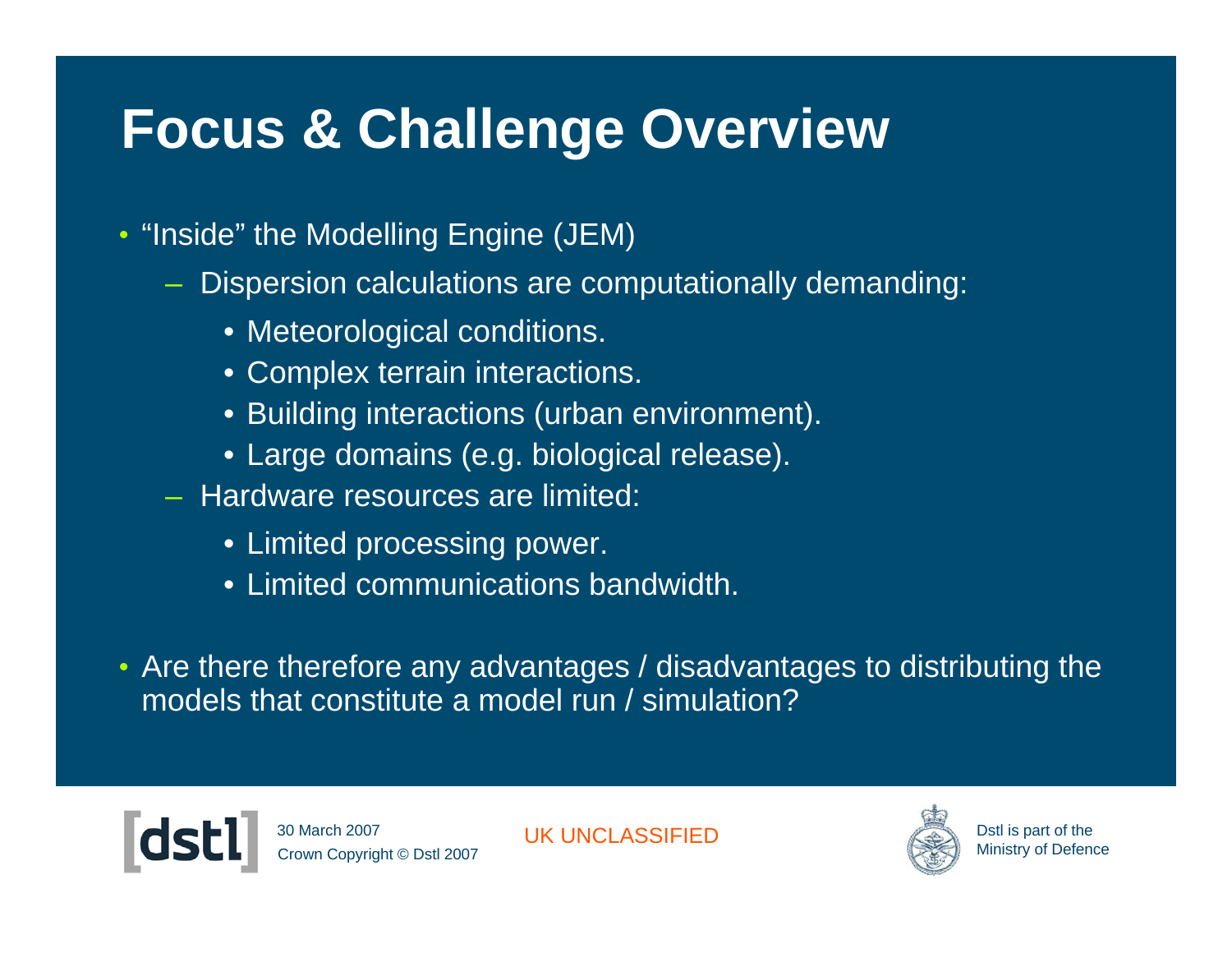# **Software Challenges**

- Hardware limitations:
	- Application throughput:
		- Memory
		- CPU usage
		- Communications latency
- 32 bit Operating System limitations.
- Interoperability with legacy code bases.
- Reliability / maintainability.
- Scalability.
- Security.
- Others anticipated as the programme progresses...



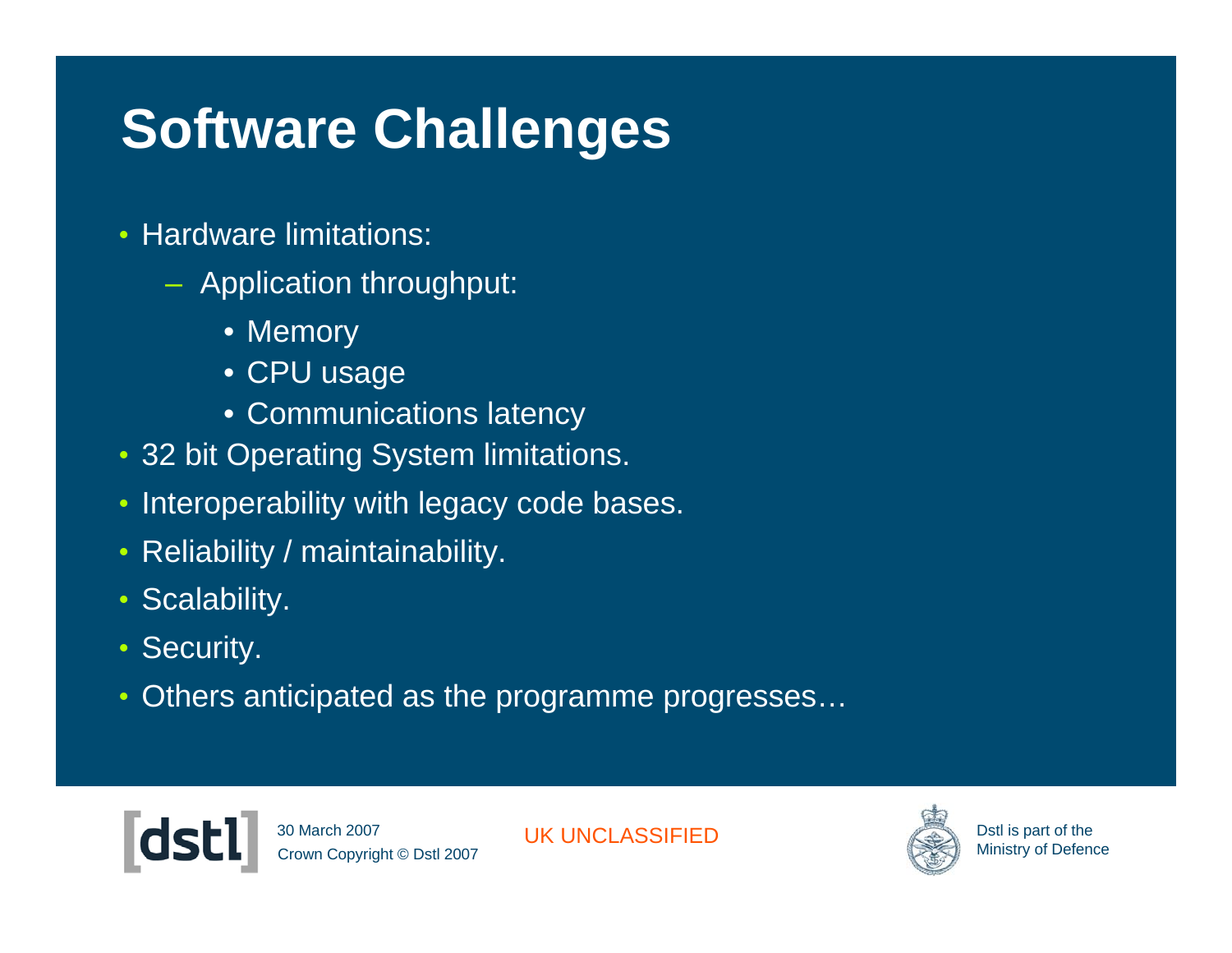# **Dispersion Modelling Solutions**

#### • Use of a Gaussian Puff Model:

- Distributes particles over a 3D area, which enlarges and "thins out" as the puff moves downwind.
- Less computationally demanding (memory and CPU) than models that process individual particles.
	- Enables calculations to run in a shorter duration over a larger domain.
- Adaptive grids:
	- Allows for greater puff fidelity in the vicinity of the source, which reduces as the puff moves downwind.
- These are "well known" solutions to challenges faced by the CBRN community (implemented e.g. in SCIPUFF).

wn Copyright © Dstl 2007 30 March 2007

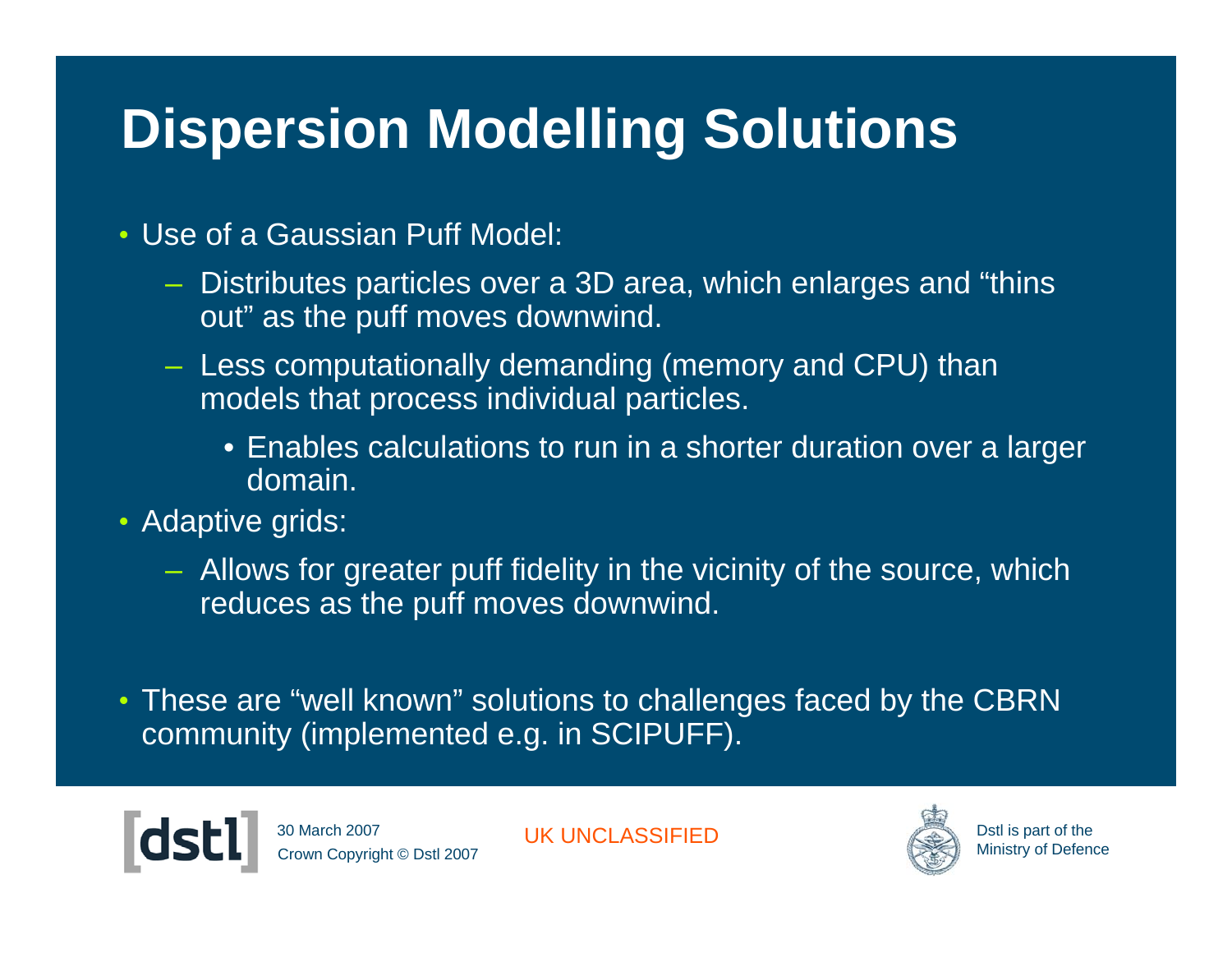# **Dispersion Modelling Solutions**

- Elimination of "Opportunistic Calculations":
	- CPU cycles are not "wasted" calculating, and then recalculating a result based on data that may have changed.
- Deletion / serialization of "non-output" puff histories.
- Modifiable "puff splitting" (higher resolution, greater computational cost) and "puff merging" (lower resolution, lower computational cost).
- Caching of coordinate conversions.



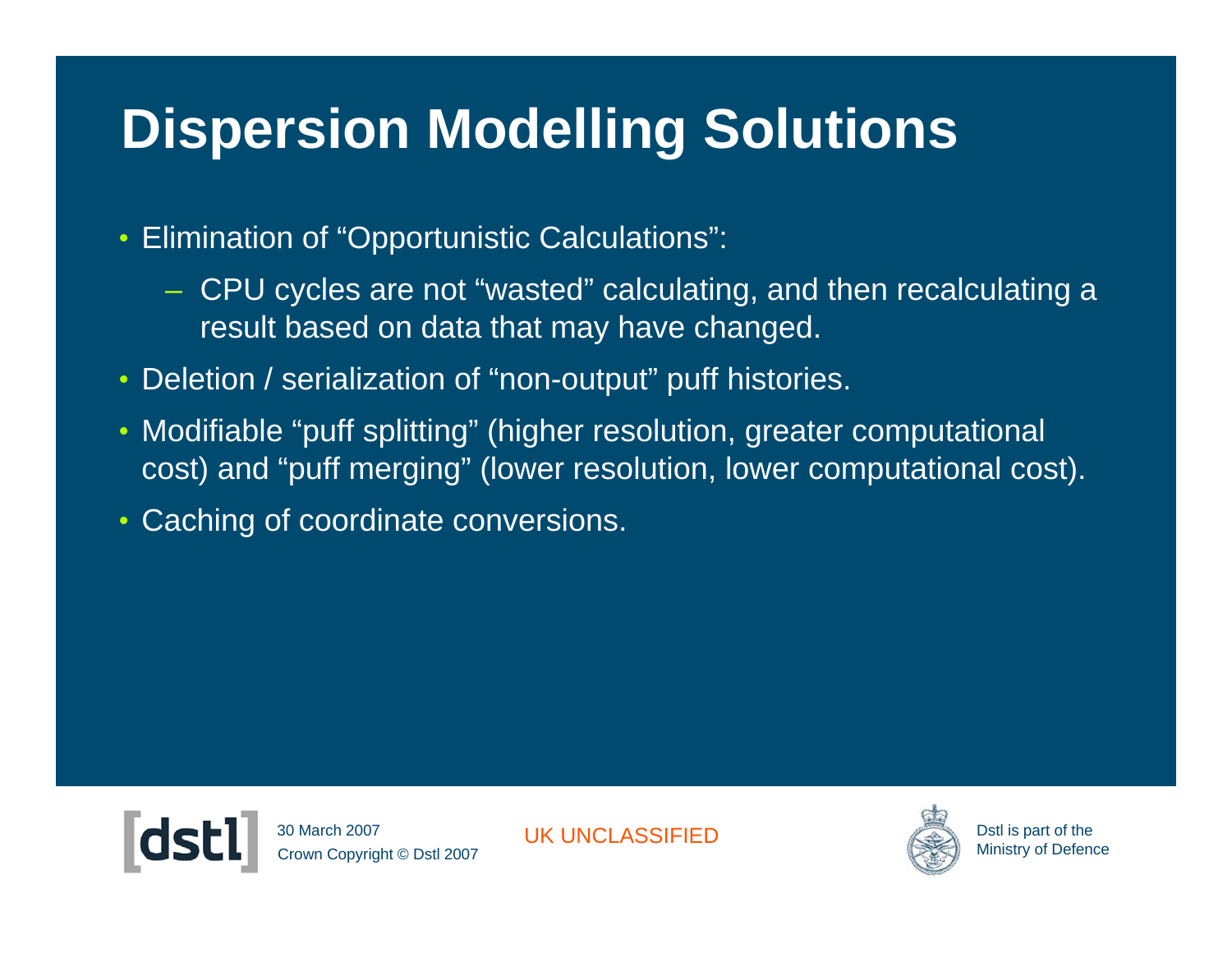### **"Test Bed" Architecture**

- A framework for the integration of separate models into a single coherent simulation.
	- Orchestrates the flow of data between models i.e. the system is "aware" of the dependencies between the models that constitute a simulation.
	- Decouples models by design (i.e. the models communicate with the system, not with each other, meaning that each model requires knowledge its own of data, but not how, or from where, it was created.)
	- Data streams or files can be used to replace models.
- Provides a "sand box" where concepts may be rapidly prototyped.



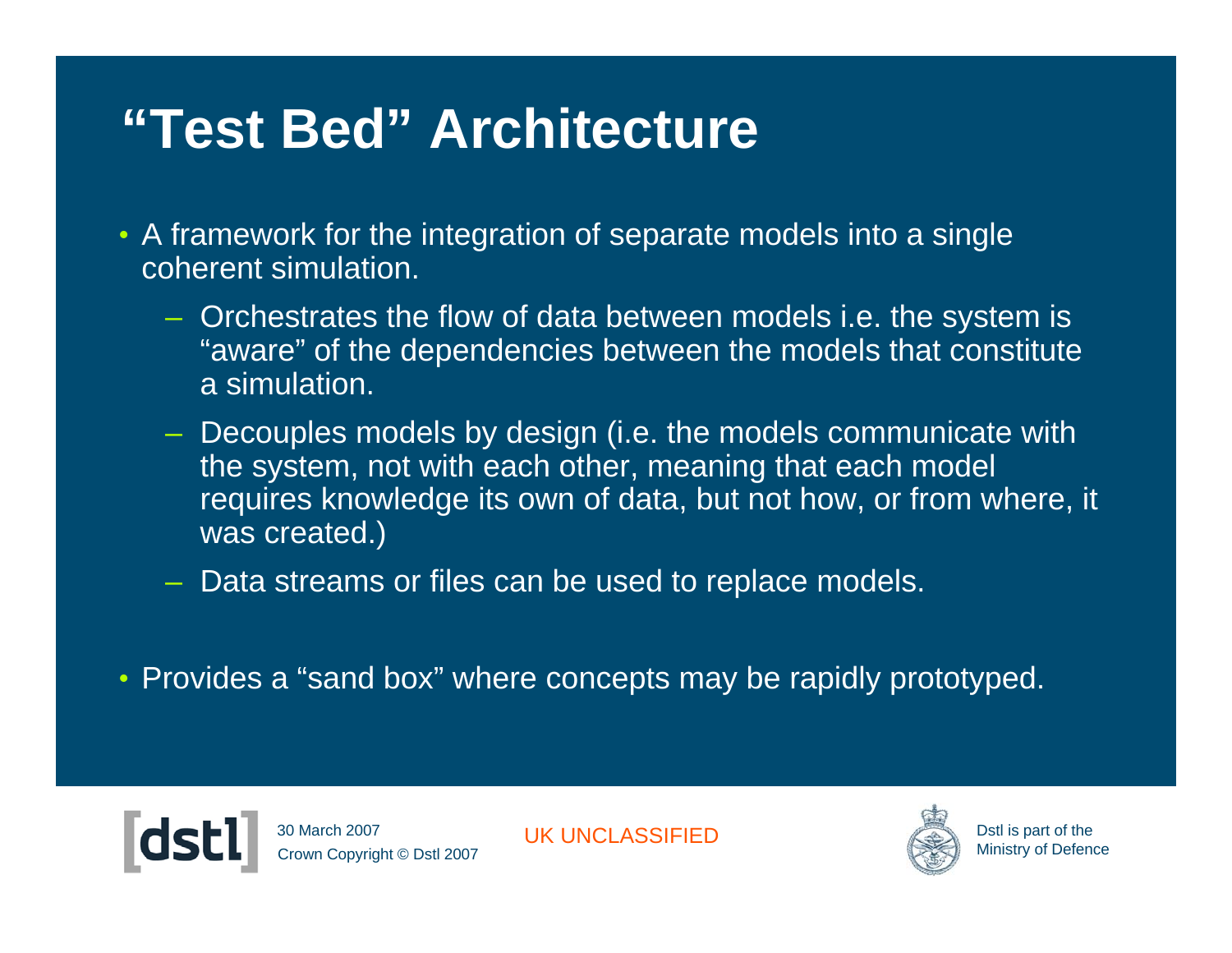# **Model Concepts**

- A model is essentially an "atomic" process (i.e. consumes data, processes it, and generates a result).
- Each model is controlled by the system (i.e. instructed to progress to a point in simulation time).
- Each model has a limited view of the environment in which it is executing.





Crown Copyright © Dstl 2007 30 March 2007

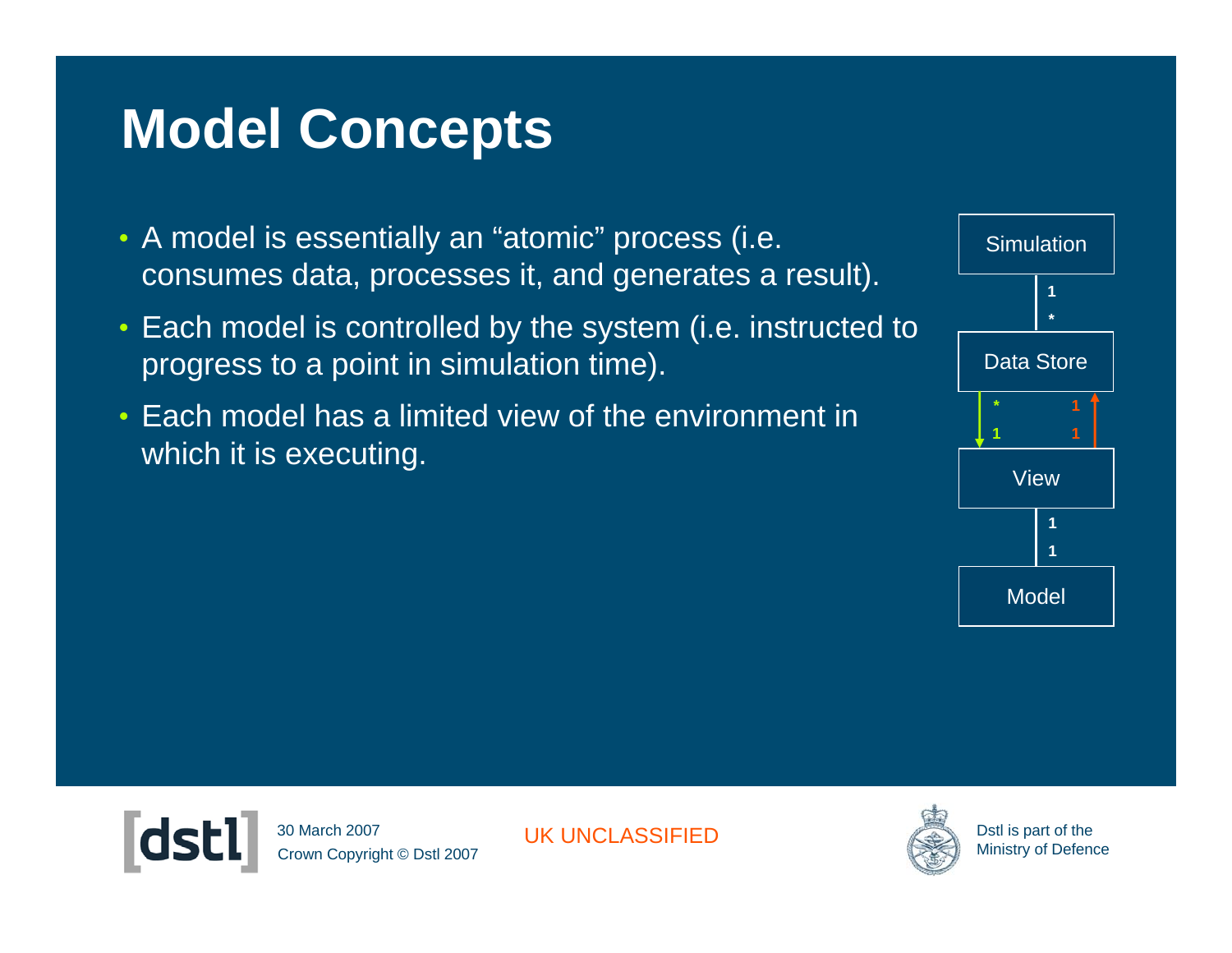# **View Concepts**

- A view provides an interface to a shared set of data stores that contain all of the data used by a simulation:
	- get( entity, attribute, time ) : value
	- set( entity, attribute, time, value) : void
- Each view has access to zero or more read only data stores.
- Each view has access to a single writable data store.





Crown Copyright © Dstl 2007 30 March 2007

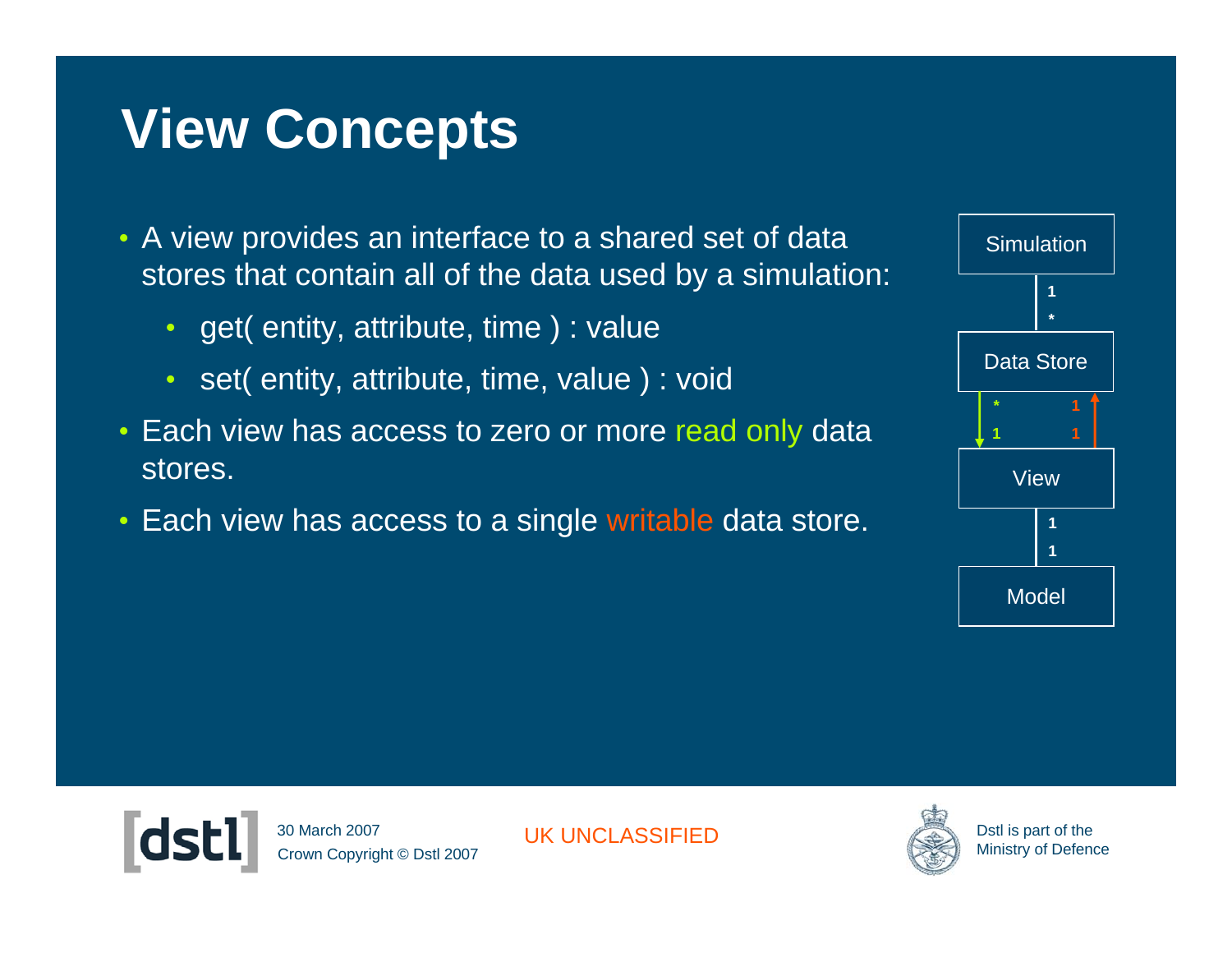## **Data Store Concepts**

- All data is stored in the form of discrete entities, each of which has at least one attribute.
- Each attribute has a time series of values stored in the data stores as a mapping, such that they may be referenced by the key:

entity + attribute + time  $\rightarrow$  value

• Once written to a data store, data is immutable.





Crown Copyright © Dstl 2007 30 March 2007

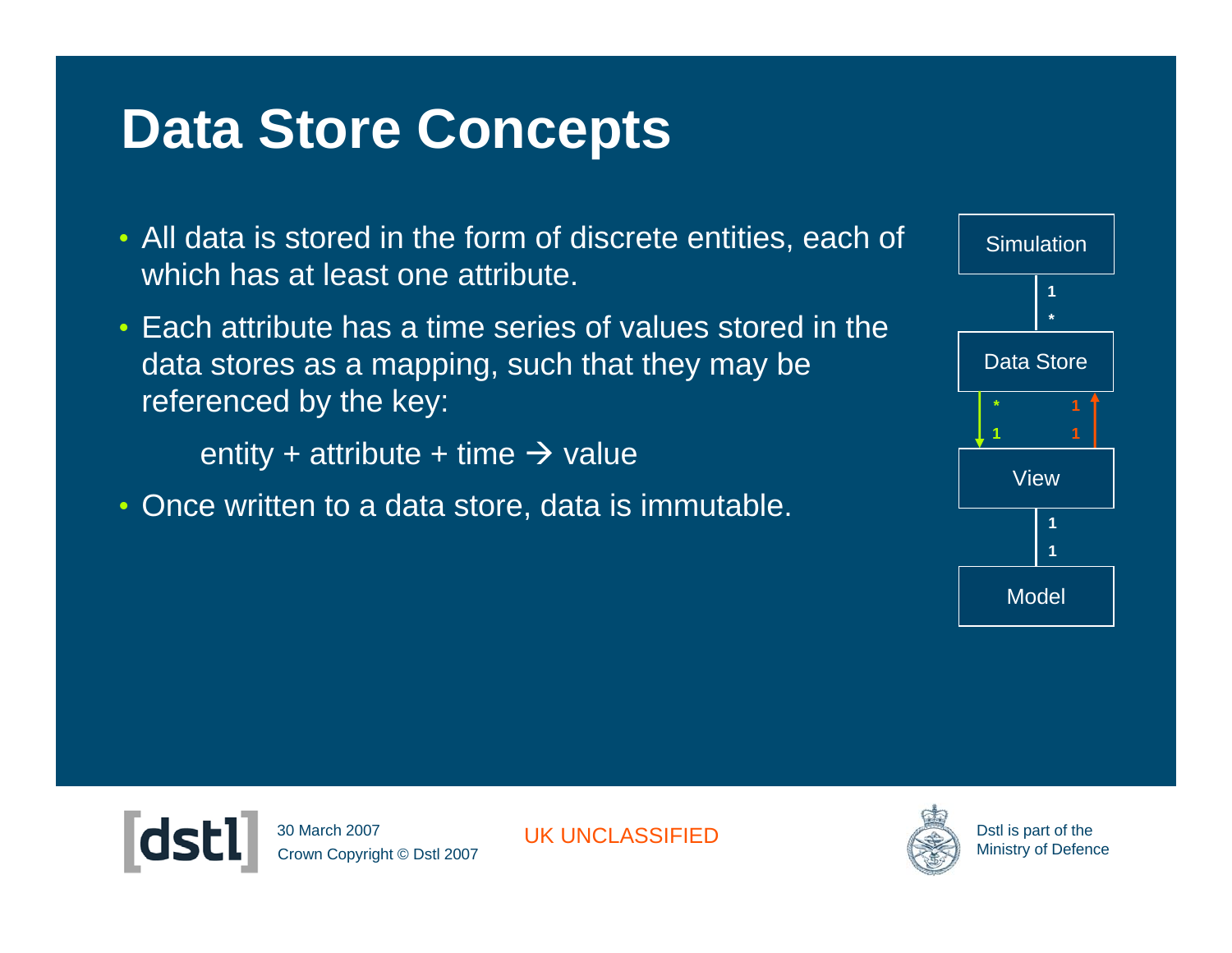#### **Concurrency**

- When distributed, the system may be represented as a classical Readers & Writers problem:
	- Shared resources (Data Stores), each of which is accessed by *N*  "reader" processes and a "writer" process (models (via views)).

#### • "Safety" Property

- Writers \*must\* have exclusive access to the shared resource.
- Many readers may access the shared resource when no writers are active.
- "Liveness" Property
	- Reader and writer processes \*must\* be able to gain access to the shared resource eventually.

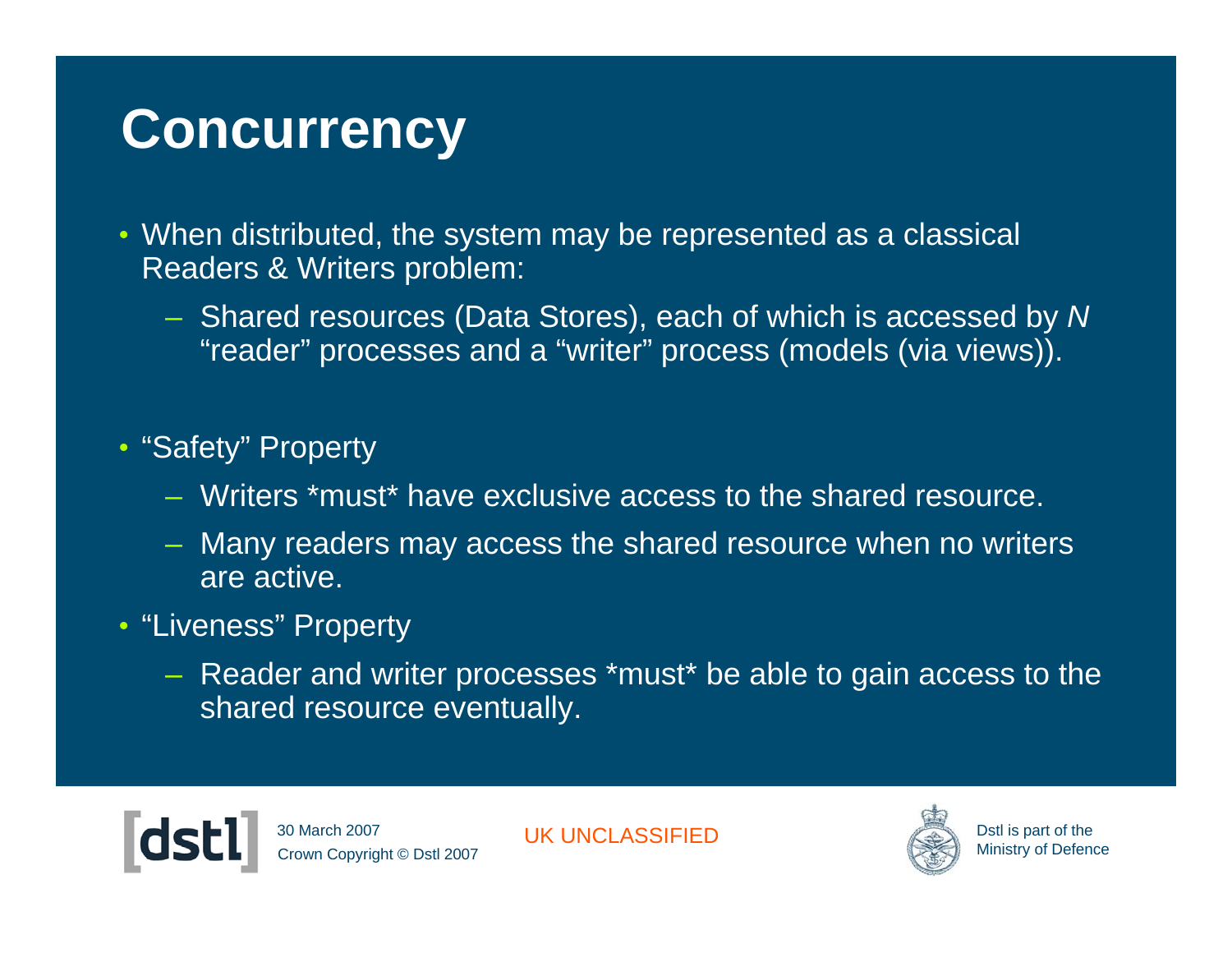### **Concurrency**

- Traditional solutions to the Readers & Writers problem involve implementing the Data Stores as "monitor" objects:
	- Readers Priority.
	- Writers Priority.
	- Fair.
- These result in a performance bottleneck located around the Data Stores.



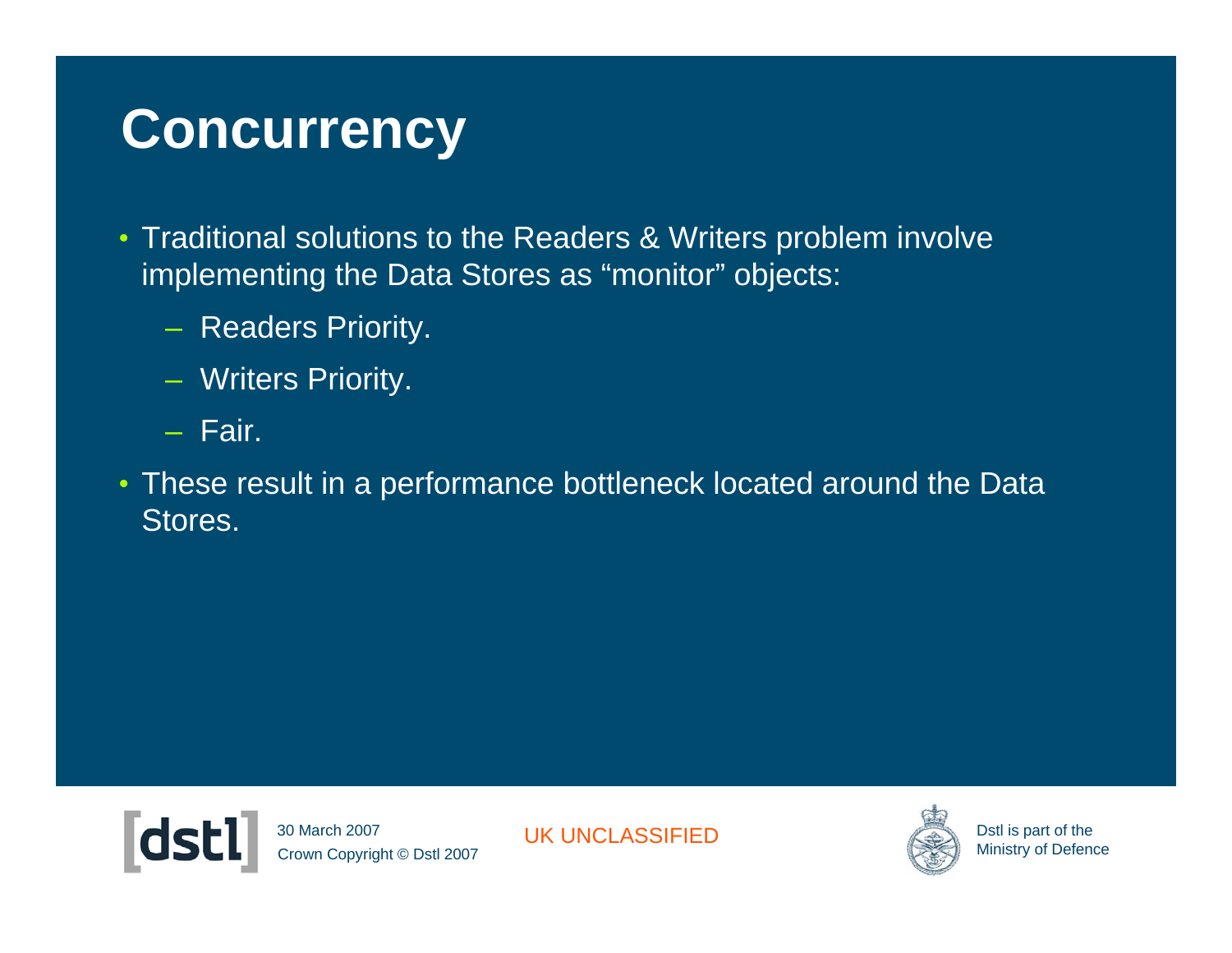#### **Data Store Detail**





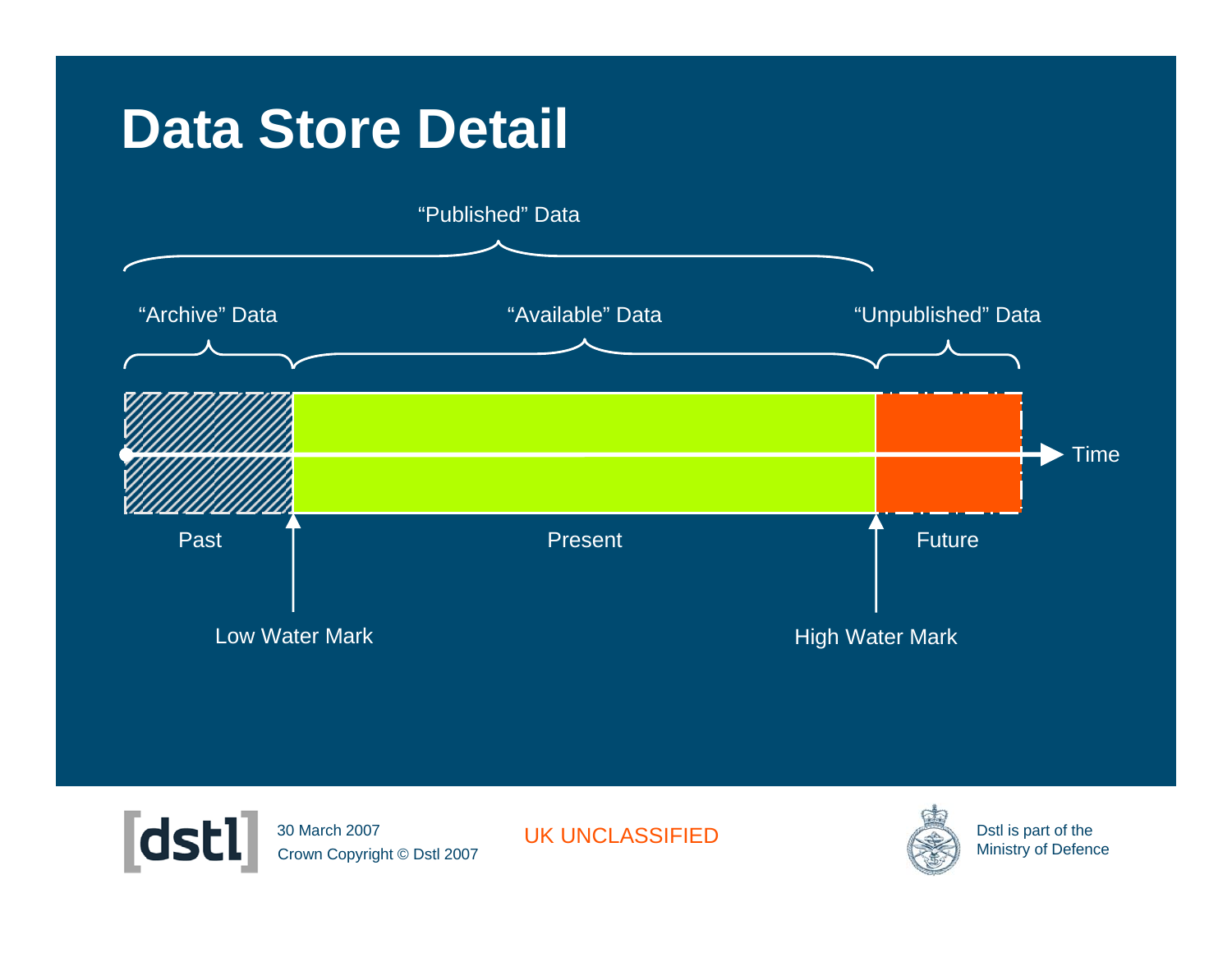# **Simulation Overview**





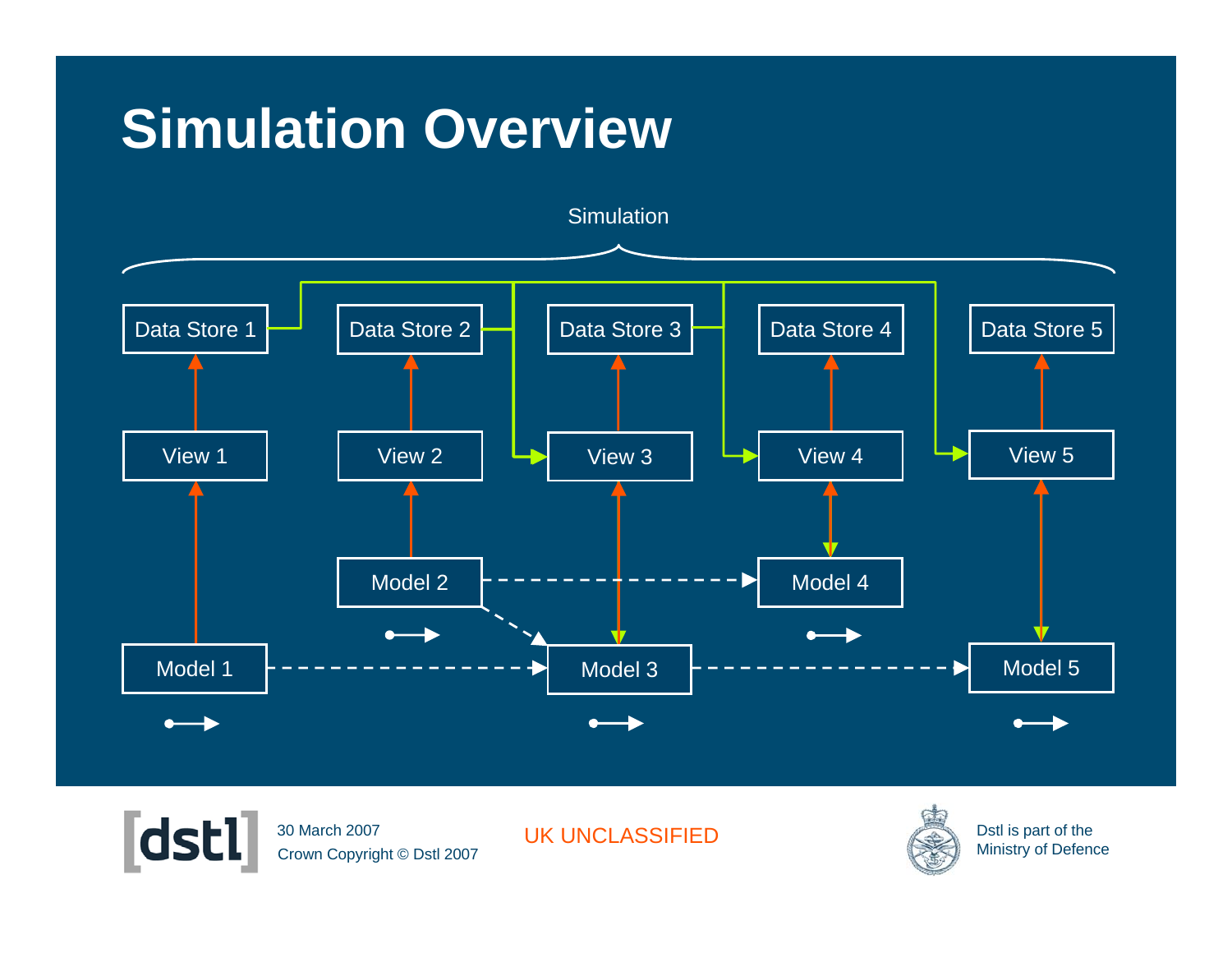# **CBRN Data Model Considerations**

- A prototypical Java implementation of the CBRN Data Model has been developed as part of an internal Dstl effort.
- "Location" (no "MetaData" shown).



Crown Copyright © Dstl 2007 30 March 2007

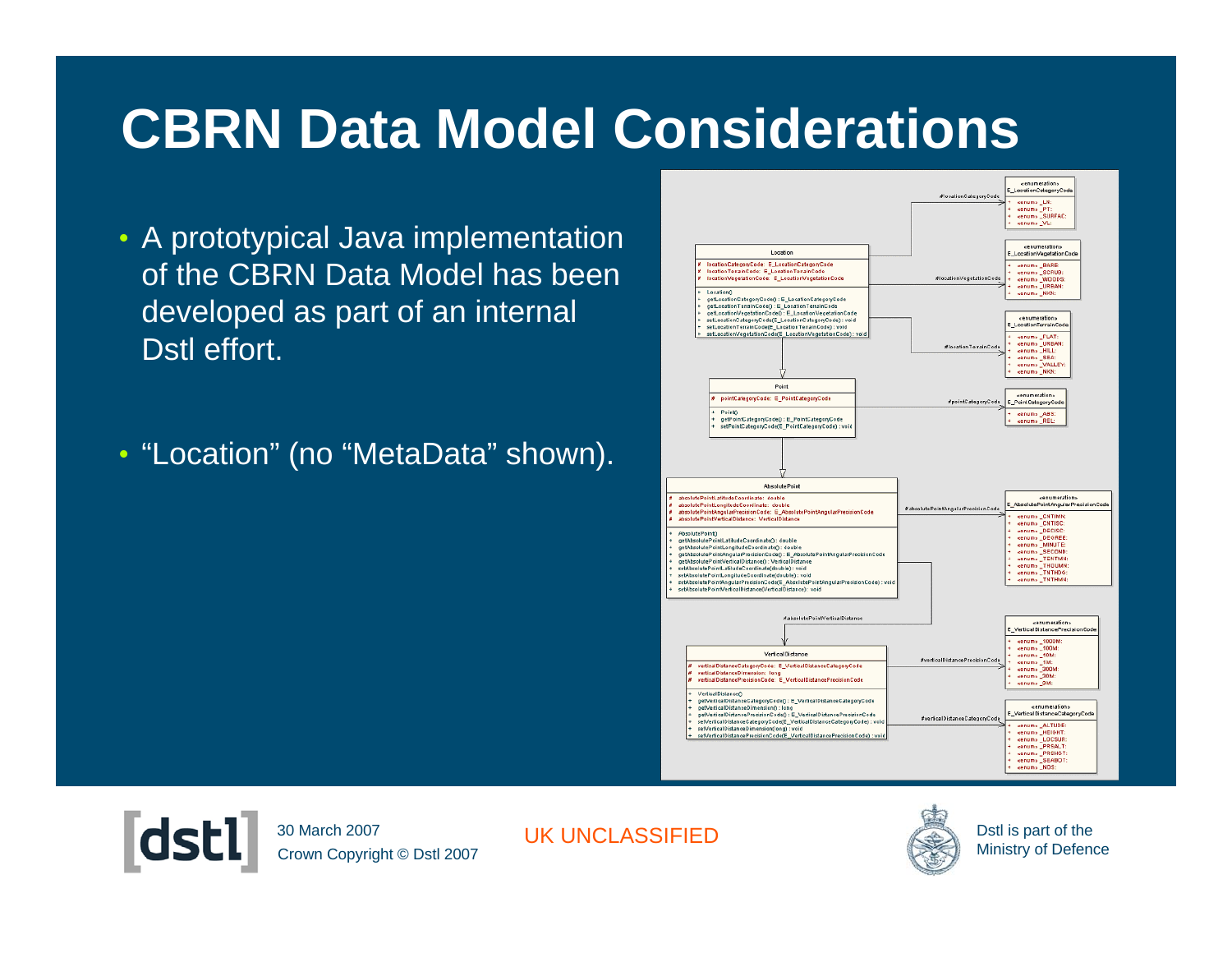#### **Observations**

- Comparison of XML-based protocols (SOAP, XML-RPC) and Java RMI for distributed model  $\rightarrow$  model interactions (NB not system  $\rightarrow$ system!) performed.
- Measurements included:
	- Time (seconds) to send 100,000 "Location" objects from one process to another and back.
	- Volume of data (bytes) to send 100,000 "Location" objects from one process to another and back.
	- Percentage CPU usage (one end only) to send 100,000 "Location" objects from one process to another and back.



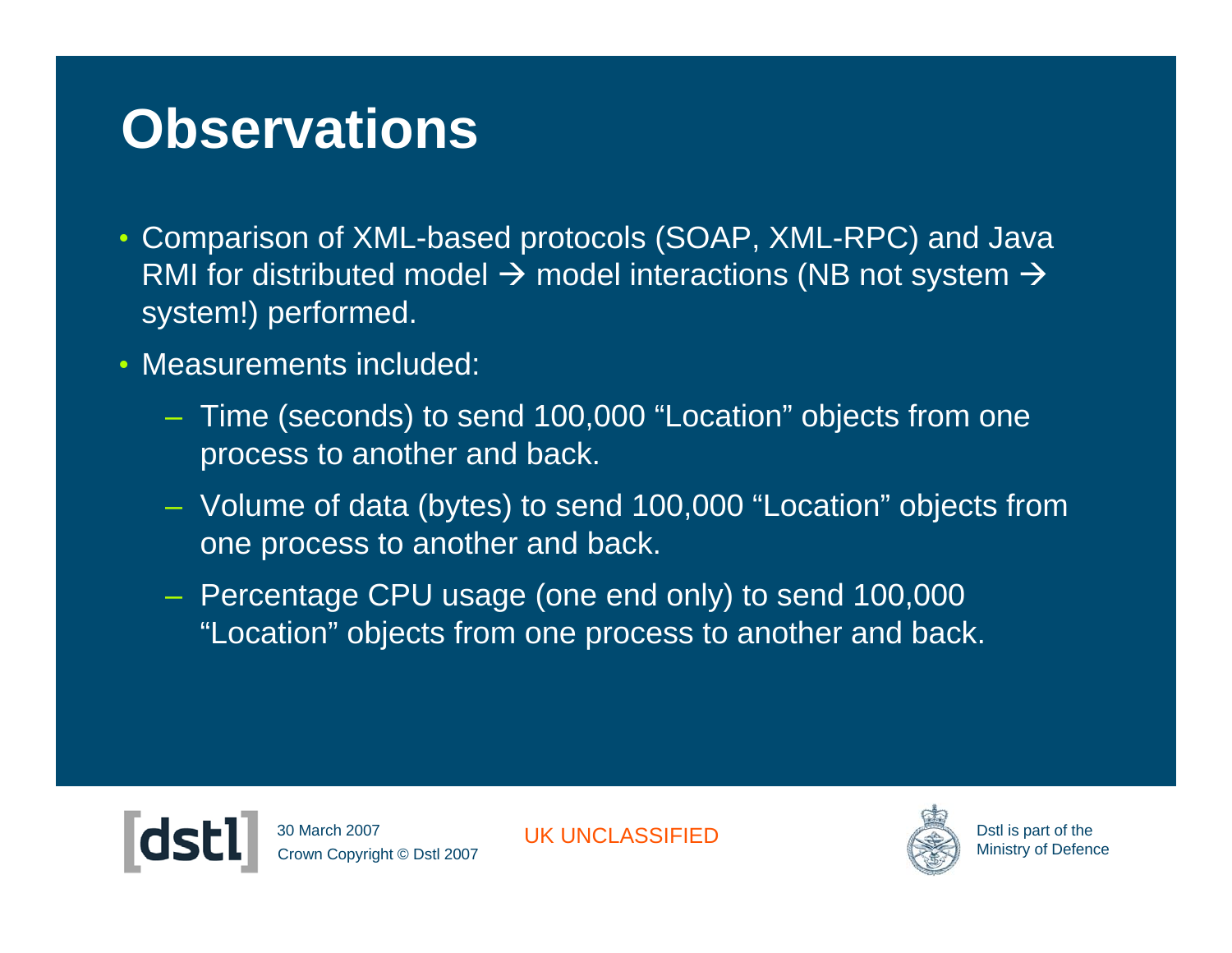# **Observations (Time)**





Crown Copyright © Dstl 2007 30 March 2007

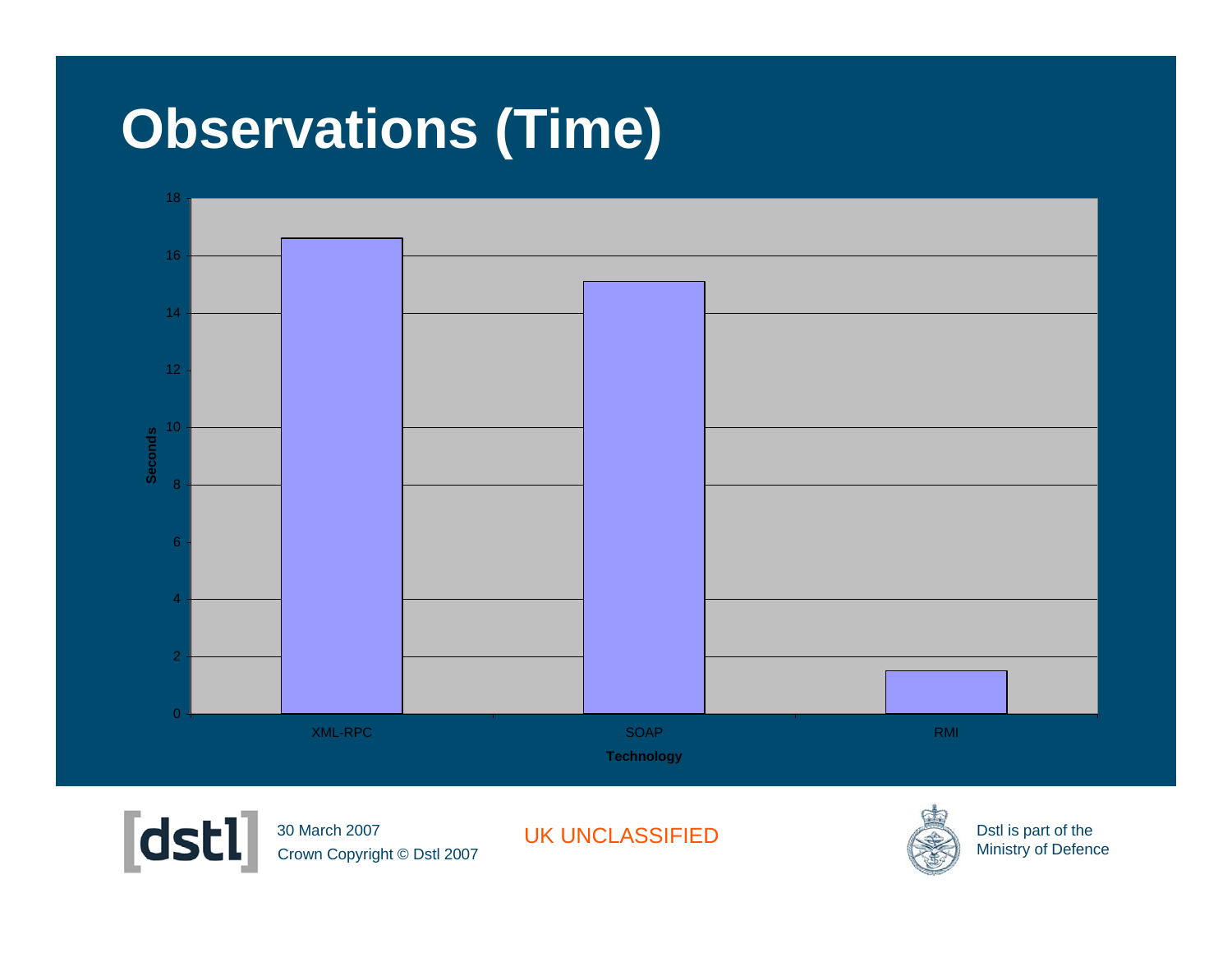#### **Observations (Volume of Data)**





Crown Copyright © Dstl 2007 30 March 2007

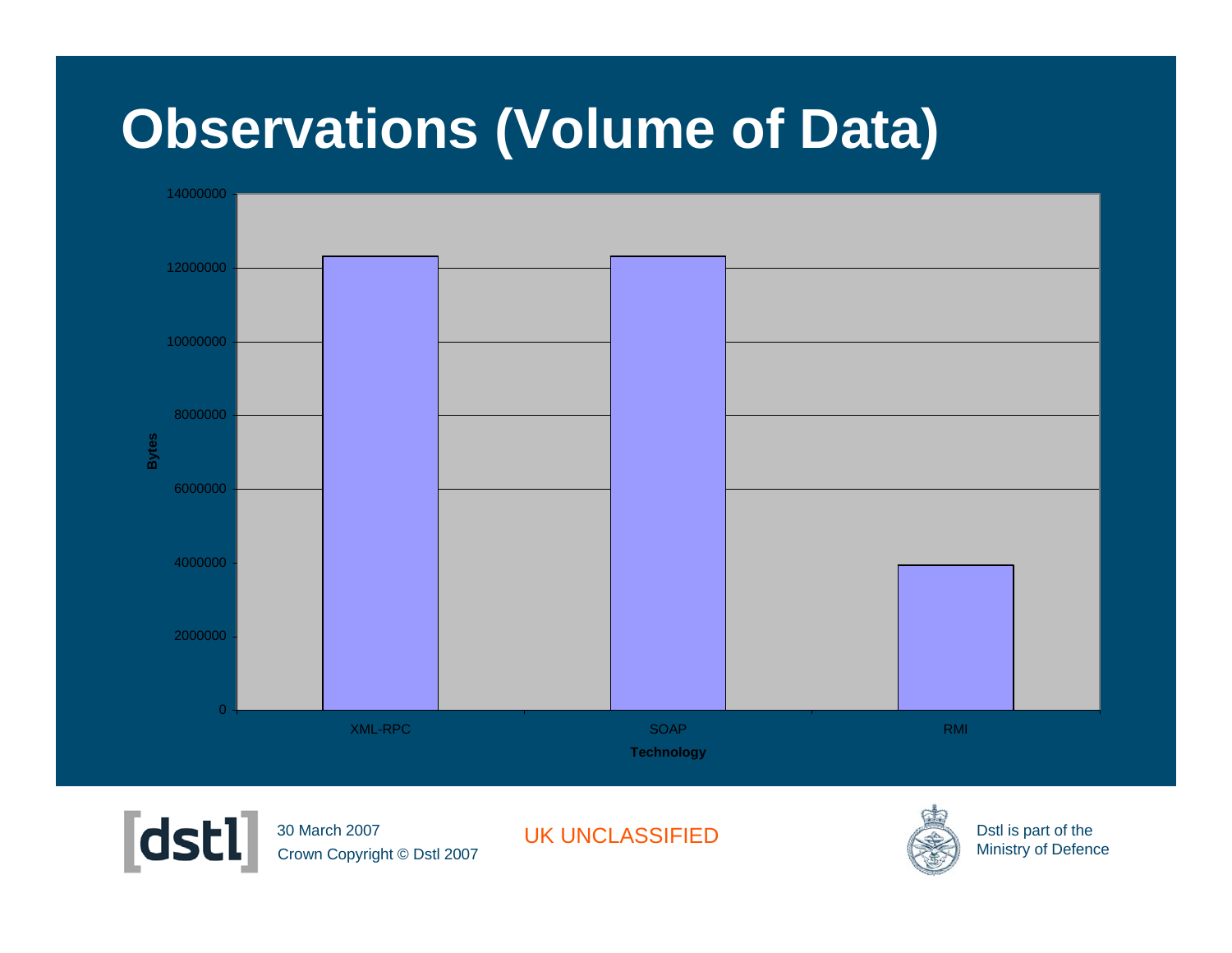### **Observations (% CPU)**





Crown Copyright © Dstl 2007 30 March 2007

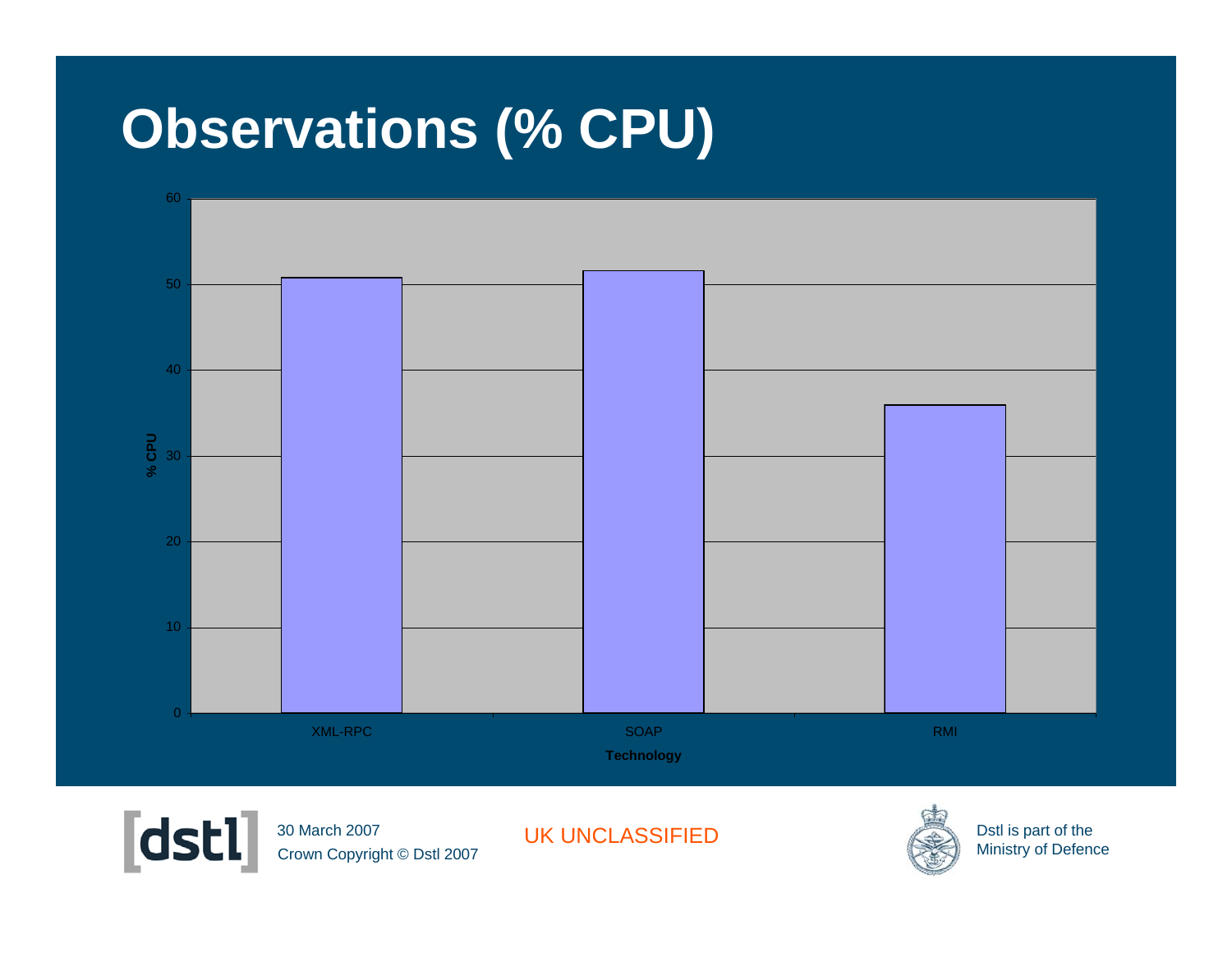### **Future Work**

- Identification and development of a necessary and sufficient set of CBRN Data Model-compliant web services that can interact with the system previously outlined.
- Examination of future modelling requirements with respect to identifying opportunities for distribution and concurrent execution of individual models:
	- JEM
	- JOEF
	- JWARN